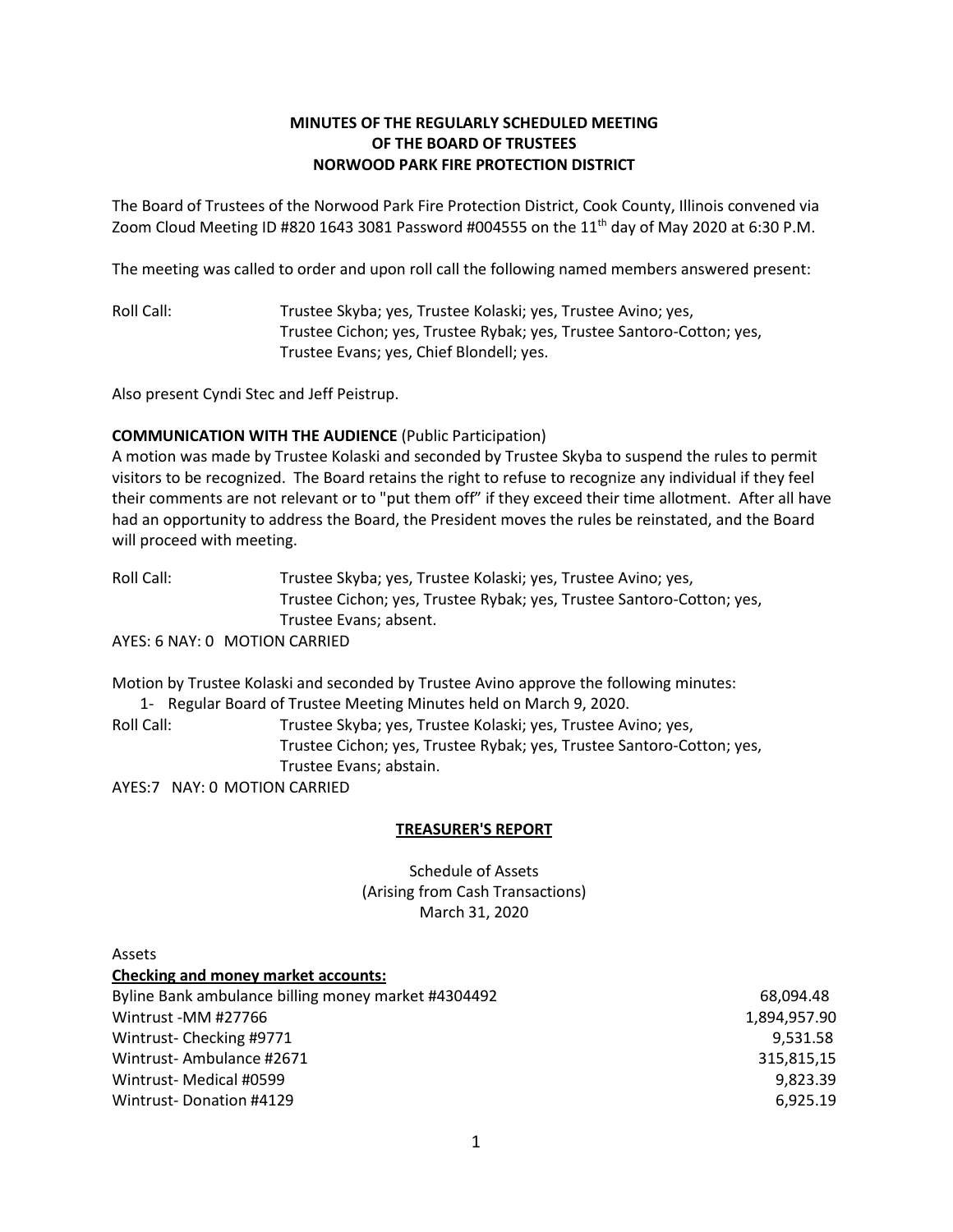| Wintrust-FSA #0713<br>Total checking and money market accounts                                                                                                                                                                                                                                                           | 10,889.50<br>\$2,316.037.19                                                                            |
|--------------------------------------------------------------------------------------------------------------------------------------------------------------------------------------------------------------------------------------------------------------------------------------------------------------------------|--------------------------------------------------------------------------------------------------------|
| Certificates of deposit (interest rate and maturity):<br>Belmont Bank (3.00%, 02/10/21)<br>Belmont Bank (2.30% 08/05/20)<br>Belmont Bank (2.50% 05/23/20)<br>Belmont Bank (3.00% 01/21/21)<br>Belmont Bank (2.50% 01/19/21)<br>Total certificates of deposit<br>Total checking, money market and certificates of deposit | 678,770.71<br>134,824.50<br>450,382.12<br>565,069.31<br>395,589.94<br>\$2,224,636.58<br>\$4,540,673.77 |
| <b>Schedule of Assets</b><br>(Arising from Cash Transactions)<br>April 30, 2020                                                                                                                                                                                                                                          |                                                                                                        |
| Assets<br><b>Checking and money market accounts:</b><br>Byline Bank ambulance billing money market #4304492<br>Wintrust-MM #27766<br>Wintrust-Checking #9771<br>Wintrust-Ambulance #2671<br>Wintrust- Medical #0599<br><b>Wintrust-Donation #4129</b><br>Wintrust-FSA #0713                                              | 98,043.76<br>1,631,507.81<br>9,884.49<br>376,253.33<br>8,597.67<br>4,769.64<br>9,770.00                |
| Total checking and money market accounts                                                                                                                                                                                                                                                                                 | \$2,138,826.70                                                                                         |
| Certificates of deposit (interest rate and maturity):                                                                                                                                                                                                                                                                    |                                                                                                        |
| Belmont Bank (3.00%, 02/10/21)                                                                                                                                                                                                                                                                                           | 678,770.71                                                                                             |
| Belmont Bank (2.30% 08/05/20)                                                                                                                                                                                                                                                                                            | 134,824.50                                                                                             |
| Belmont Bank (2.50% 05/23/20)<br>Belmont Bank (3.00% 01/21/21)                                                                                                                                                                                                                                                           | 450,382.12<br>565,069.31                                                                               |
| Belmont Bank (2.50% 01/19/21)                                                                                                                                                                                                                                                                                            | 398,032.92                                                                                             |
| Total certificates of deposit                                                                                                                                                                                                                                                                                            | \$2,227,079.56                                                                                         |
| Total checking, money market and certificates of deposit                                                                                                                                                                                                                                                                 | \$4,365,903.26                                                                                         |

Motion by Trustee Santoro-Cotton and seconded by Trustee Rybak to approve the March's accounts payable expenditures in the amount of \$398,915.47, April's accounts payable expenditures in the amount of \$387,711.85 and the Treasurer's Report as presented from the Financial Statements for March and April.

Trustee Avino explained that there are two months of financials to approve since we did not have a board meeting last month.

Trustee Kolaski asked about 2 large check amounts. Chief explained that they were medical reimbursements. Discussion. Question also regarding the brick donation account.

Chief asked if they have specific questions, to please ask prior to the meeting so it can be researched and discussed at the meeting.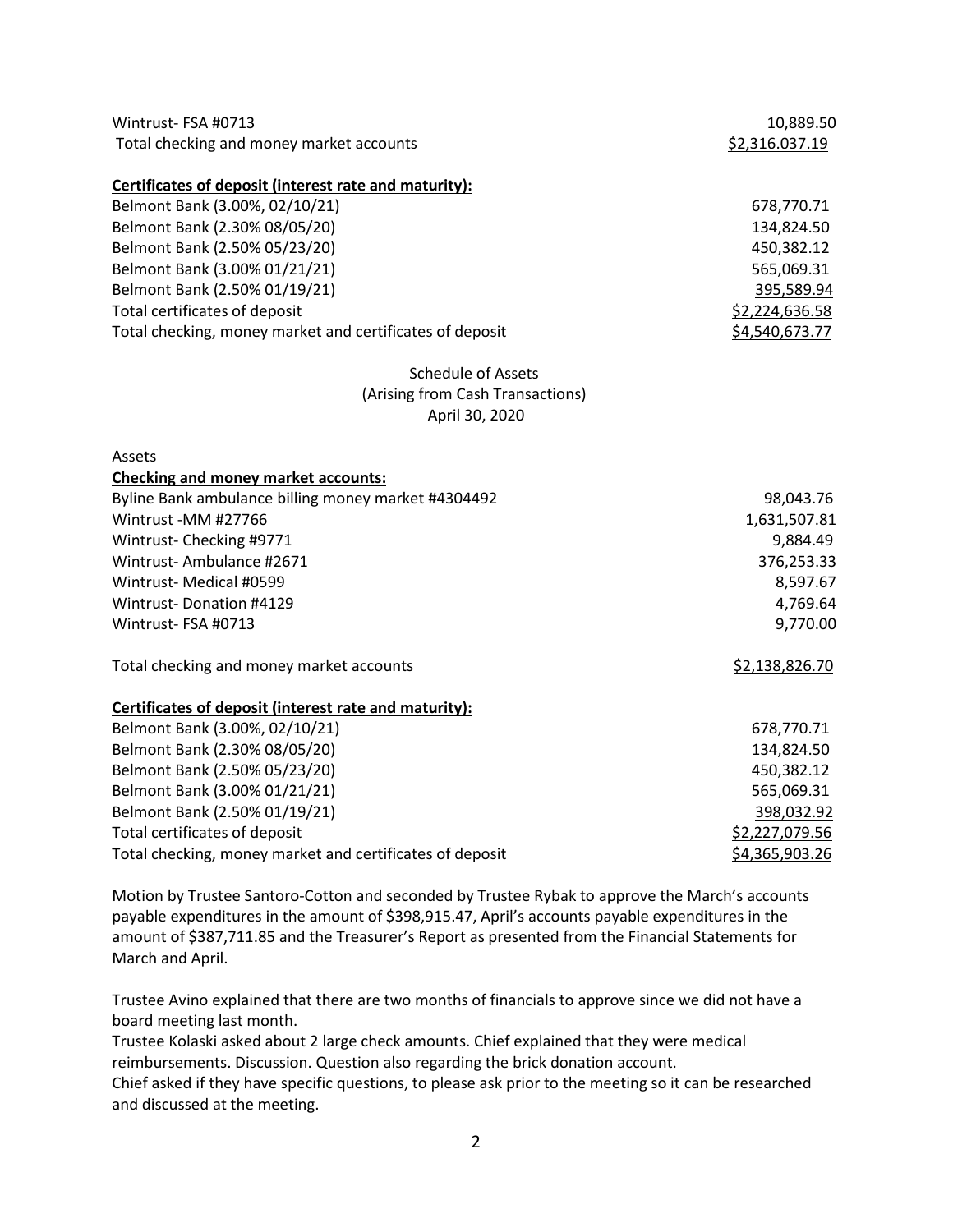| Roll Call:         | Trustee Skyba; yes, Trustee Kolaski; yes, Trustee Avino; yes,         |
|--------------------|-----------------------------------------------------------------------|
|                    | Trustee Cichon; yes, Trustee Rybak; yes, Trustee Santoro-Cotton; yes, |
|                    | Trustee Evans; yes.                                                   |
| $AYES: 7$ $NAY: 0$ | <b>MOTION CARRIED</b>                                                 |

#### **Chiefs' Report:**

Chief stated that all Trustees have received a written report.

Chief stated that Red Shift has been down 1 firefighter. IOS has pushed the test back due to Covid-19. They are now going to do on-line testing, about 80 applicants a day. We have over 150 individuals who applied to take our entry test. This should help with finding qualified people. Testing online is going to increase the cost for testing by \$15 per person or about \$2,000 additional. Some of the cost is covered by the applicant. Written test will be early June, followed by oral interviews by early to mid-June. Oral interviews may be conducted via Zoom.

Trustee Skyba asked about the rules and qualifications that changed. Discussion. He also asked if the Chief knows more information about the applicants. Chief stated that the Applicants are in a grace period turning in paperwork with IOS.

The Fire Prevention Bureau has reopened, and Leigh is doing what is necessary to keep the Villages moving forward with new businesses. Leigh has been doing things on his own time and through Facetime to make it work.

Trustee Skyba asked why the bureau was shut down. Chief said due to Covid and limiting exposure to personnel.

Commander Koy, Commander Peistrup and Cyndi have been working on the application for the SAFER grant. If awarded, it would pay for 3 firefighters for up to 3 years.

Trustee Skyba said "it is great that the grant is being written but what happened to the grant writer?" Chief explained that the board had him fire the grant writer last year.

Trustee Avino stated that Senator Marwick is working on a grant for \$100,000 for Heart-tone alarm and if we do not receive it, we will have to figure something out else.

Chief stated that Commander Peistrup, Commander Koy, and Cyndi have been checking with each other and other entities about different grant opportunities, much of this is done on their own time.

Trustee Cichon states this is wonderful and shows how they care.

Chief explained how Chief Vavra proposed, at one time, purchasing fire gear all at once. Commander Koszczuk reevaluated this and has paced out the purchasing of gear.

Commissioner Nick Fabian's term is up, he has expressed interest in continuing that roll. Some credit cards are receiving late fees, this is due to mail being an issue and us not receiving statements in time.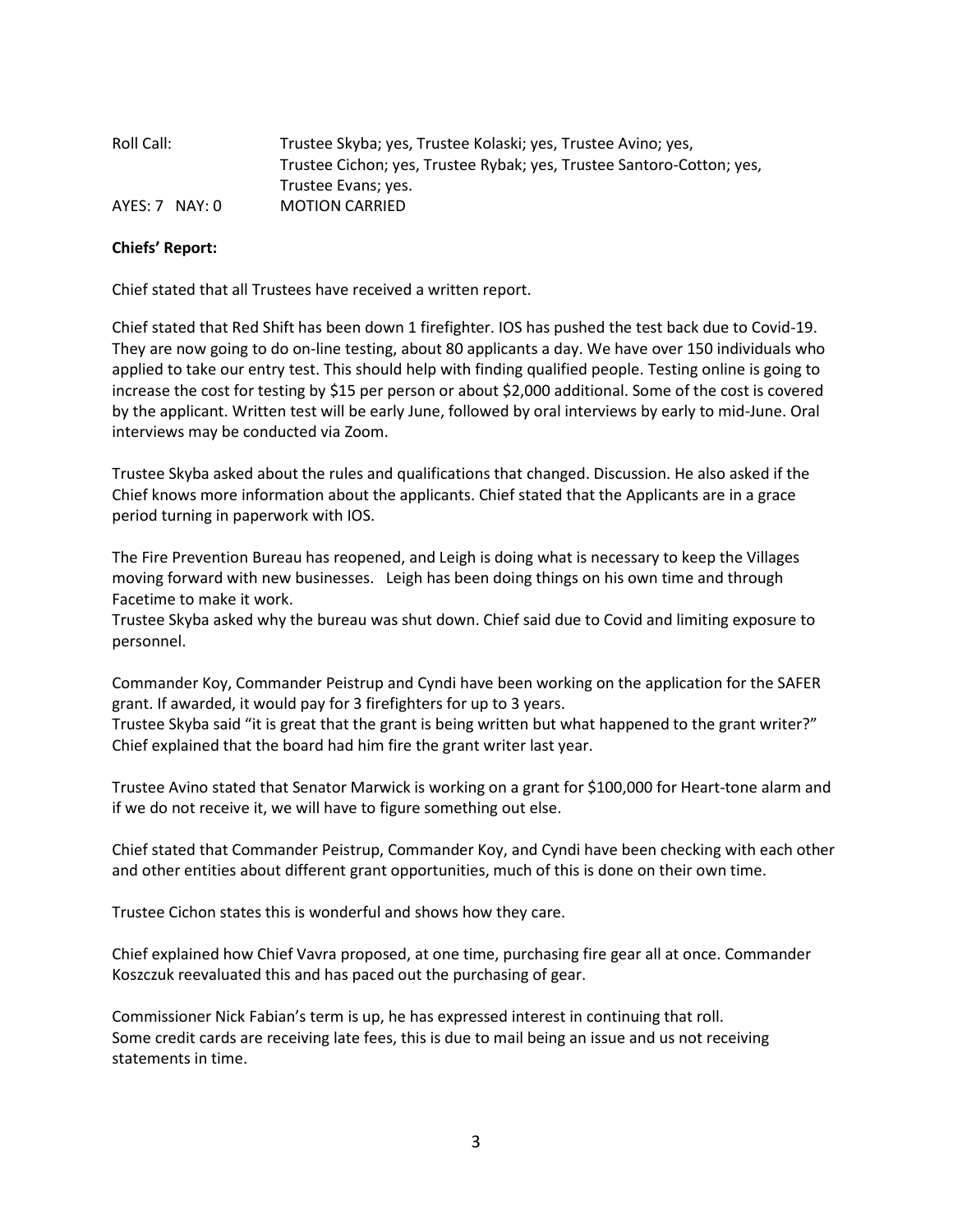Due to having a closed campus we do not allow deliveries to be made inside the building. Packages are left on the table outside under the surveillance camera and they ring the bell.

Chief stated that there have been some awesome committee meetings.

Chief acknowledged Lt. Davila's dedication to maintaining vehicles at a reduced cost. Just this week he replaced a \$200 part that would be upwards of \$2000 for parts and labor through service dealer.

We currently are changing vendors for our equipment maintenance. We unfortunately caught our current vendor in a lie which caused some damage to our equipment and we can no longer trust them. Discussion.

Discussed with the Building and Equipment Committee the rust work on the engine and it is on the agenda for approval. The cost is \$46,000 and Attorney Flaherty said since they are doing a special price, Pierce is our best bet. The warranty on the exterior is 4 years and rusting have the 50-year original warranty and 1-year warranty on anything that is touched to correct this problem.

Trustee Skyba wanted to know if Pierce is admitting fault with the rust issues. Chief stated that there are lawsuits out there, but departments have not been able to win. The normal cost for this type of job is \$70,000-\$80,000.

Chief states they are currently about a year out to be able to fix it and the down time will be about 6 months. We have some time to make contingency plans.

Update on Covid operations. All staff have had the antibody testing. We have had no exposures/infections. This is rare in our division.

Deputy Chief Erlewein and Commander Peistrup have been working hard to make sure we have reserve PPE. Currently there is a gown shortage, but that is being worked on. They are doing a great job.

We are being told by IDPH and County that we are in the middle of the peak and should be dropping soon.

Trustee Skyba asked how many Covid calls we have had and how many positive patients. Chief stated that he does not have that number. We respond to several calls a day for "sick" and many psychological emergencies. If you do not need to go to the hospital, we encourage the patient not to go to decrease their chance of exposure. The state has a number of positive, but that does not include the number of people sheltering in place. You cannot quantify it. Nursing Homes have positive cases and you can have no symptoms and be positive.

Trustee Skyba asked what is many?

Chief stated that he is not trying to hide anything. We have had many that are transported that have Covid like symptoms. We treat every patient as a possible Covid patient.

Trustee Rybak stated that the nurses used to tell the medics if a patient was positive or not, they are unable to do this now. IPDH is a week behind on data as well.

Trustee Skyba stated he wants the number of Covid calls.

Discussion.

Chief stated that we do not know who test positive and we treat everyone as if they are positive to protect our personnel.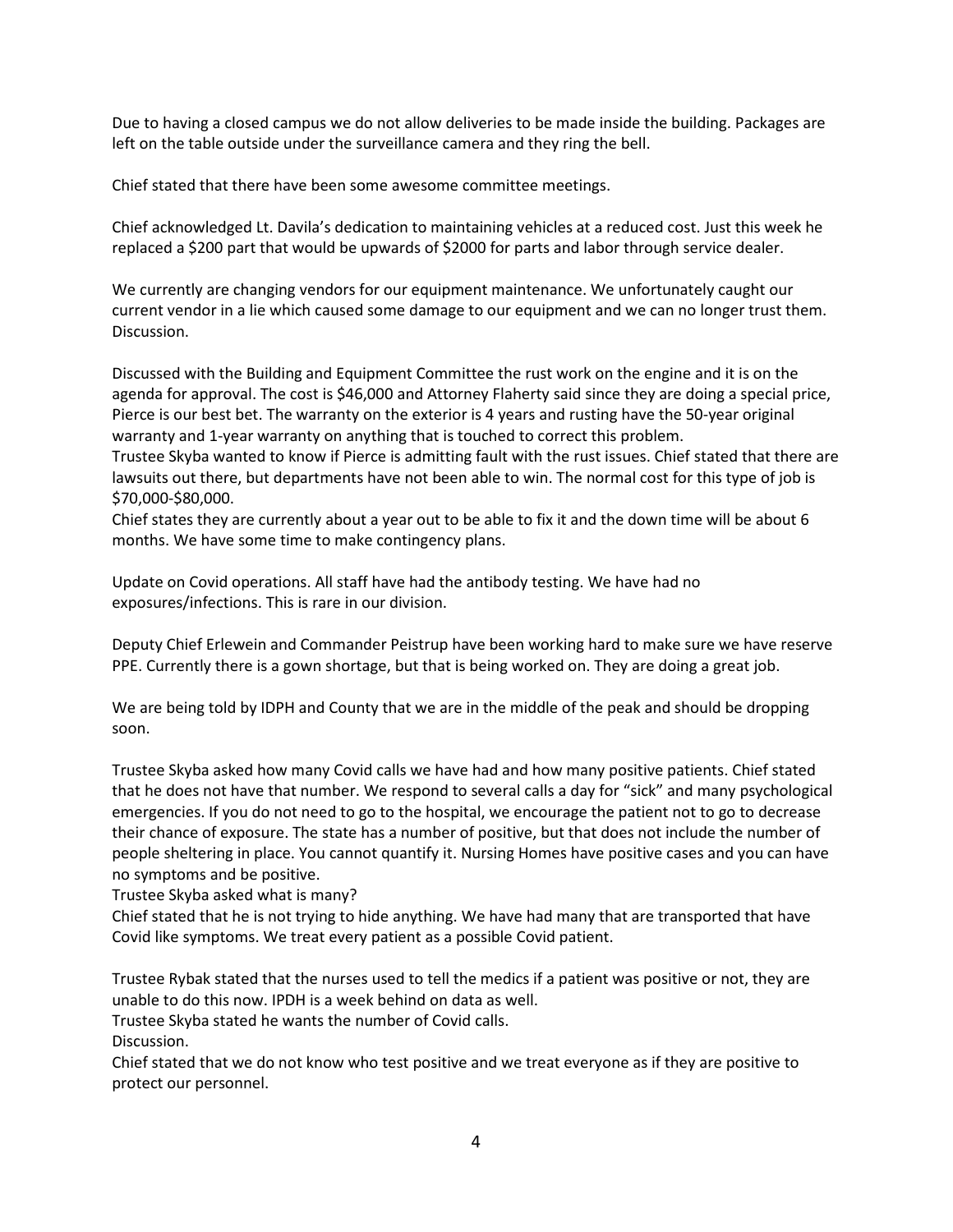We have been holding weekly officer meetings and occasionally check in on calls. We were able to downgrade our PPE according to IDPH, but the crews did not want to.

Trustee Skyba asked what meetings are being attended. Chief explained that he and his administrators have attended almost all meetings by Zoom: Division Chiefs, Community Leaders, Governor, Medical Director, IDPH, Lauterbach and Amen, Mayors, Police Chiefs, Schools, and Officers.

Trustee Avino thanked Chief Blondell and the crews for keeping everyone safe. Trustee Rybak stated to keep up the good work. Trustee Santoro-Cotton said thank you and stay safe Trustee Evans said thank you.

Motion by Trustee Avino seconded by Trustee Santoro-Cotton to approve the Chief's report for April 2020. AYES: 6 NAY: 0 MOTION CARRIED

**President's Report:** Trustee Cichon stated that he is proud of how Chief Blondell is running the firehouse. Thank you for making the Zoom meetings and hopefully it will soon be business as usual.

#### **Committee Reports:**

Finance Committee- Trustee Avino stated there was a meeting April  $9<sup>th</sup>$  and on May  $6<sup>th</sup>$ . Met with Steve from Lauterbach and Amen, discussed month to month, CD, energy broker, loan payoff, and dental/medical renewal.

Trustee Rybak stated that he should discuss how the Dental and Medical insurance was shopped around by One Digital. There were other options but were not realistic during the CBA and some companies refused to give quotes.

Jeff Peistrup stated the Union is okay with the changes and increase to Co-pays.

The Dental policy, Guardian is the only on with the rollover provision.

It is the recommendation of the Finance Committee to move forward with the renewal. Medical is 2.4% increase for the year.

Building and Equipment Committee- Trustee Evans stated there was a meeting on May 6, 2020. They discussed the rust issue and recommend moving forward.

Will need to discuss replacing all the windows at the firehouse and the alarm system (Hearttones). Chief stated the 2% Fund has matched the \$10,000 that was approved for building improvements. They will begin working in the bunk room.

Trustee Cichon asked if it would be possible for the firefighters to do the windows? Discussion. Trustee Evans stated that there should be a discussion for an award (monetary or other) for Lt. Davila for all the work he is doing. Chief stated that we can investigate a mechanic stipend.

Policy & Strategic Planning Committee- Trustee Kolaski stated there is nothing to report. Holding off on drug policy. The agenda section needs to have the verbiage looked at. Compare agendas with other Districts.

Trustee Skyba asked if looking ahead there will be all new policies?

Trustee Kolaski stated we are covered with sanctions by the Governor.

Trustee Skyba stated maybe with how a department approaches problems, will have to see if there is anything outstanding.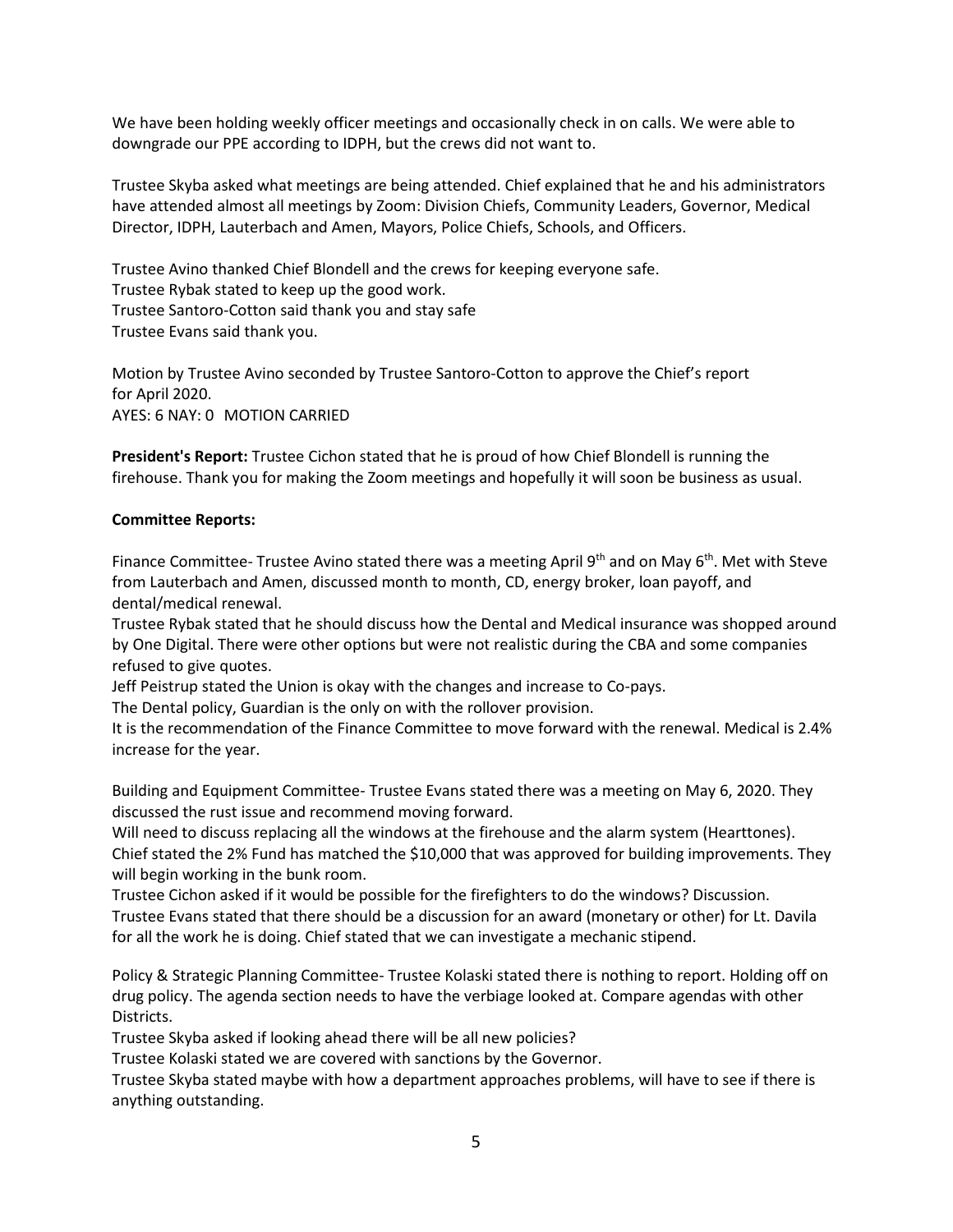Trustee Kolaski wanted to commend the 1<sup>st</sup> responders and members of the board. Chief thanked Trustee Kolaski for the card and it was shared with the personnel. Trustee Cichon hopes next month we can all be together in one room.

Community Relations Committee-Trustee Santoro-Cotton stated that there is currently nothing to report.

Pension Fund Member & Commissioner Oversight- Trustee Skyba stated he was not at the meeting. Jeff Peistrup stated the meeting via Zoom lasted 15 minutes. There were 4-5 emails prior to the meeting. Trustee Skyba said he was sorry he missed the meeting and he is sure the market took a beating. He spoke with Commission Fabian and that he would like to have a Zoom meeting with the commissioners.

He thanked the Chief for keeping our men safe and well trained.

### **Old Business:**

None

# **New Business**

Motion by Trustee Avino and seconded by Trustee Evans to approve the renewal from Blue Cross Blue Shield health insurance Choice Options/PPO policy G506OPT, effective July 1, 2020 through June 30, 2021.

Roll Call: Trustee Skyba; yes, Trustee Kolaski; yes, Trustee Avino; yes, Trustee Cichon; yes, Trustee Rybak; yes, Trustee Santoro-Cotton; yes, Trustee Evans; yes.

AYES: 7 NAY: 0 MOTION CARRIED

Motion by Trustee Santoro-Cotton and seconded by Trustee Cichon to approve the dental renewal with Guardian PPO Policy, effective July 1, 2020 through June 30, 2021. Roll Call: Trustee Skyba; yes, Trustee Kolaski; yes, Trustee Avino; yes, Trustee Cichon; yes, Trustee Rybak; yes, Trustee Santoro-Cotton; yes, Trustee Evans; yes.

AYES: 7 NAY: 0 MOTION CARRIED

Motion by Trustee Rybak and seconded by Trustee Avino to approve Lauterbach and Amen, LLP to provide monthly accounting assistance to the Norwood Park Fire Protection District for fiscal year ended June 30, 2021 at a cost of \$1,150 per month and year-end audit support for fiscal year June 30, 3021 at a cost of \$1,130.

Trustee Skyba asked what they did. Chief explained that they are an industry leader and respond quickly to any questions that we have. Steve is our accountant that comes to the station monthly, reconciles the accounts and prepares the financial report. He also attended a Zoom meeting with the Finance Committee and recommends paying off the loan.

Chief confirmed with Attorney Flaherty that you do not have to go out to bid for this service.

Roll Call: Trustee Skyba; yes, Trustee Kolaski; yes, Trustee Avino; yes, Trustee Cichon; yes, Trustee Rybak; yes, Trustee Santoro-Cotton; yes, Trustee Evans; yes.

AYES: 7 NAY: 0 MOTION CARRIED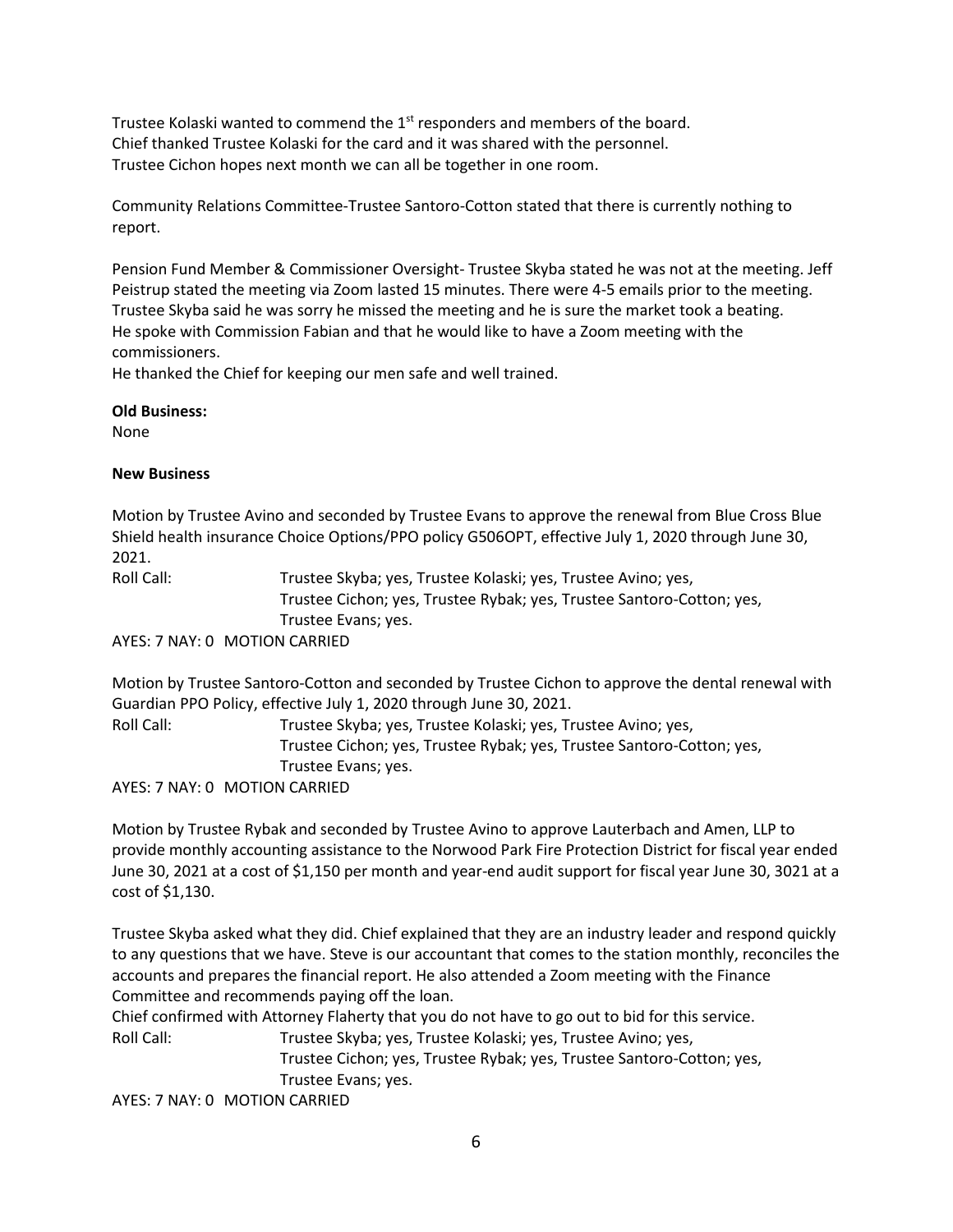Motion by Trustee Cichon and seconded by Trustee Santoro-Cotton to approve the following transfers: \$15,000 from Ambulance MIH-7g to Corporate 7g \$15,000 from Ambulance MIH 7g to Ambulance 7g

Trustee Skyba asked what the purpose of this transfer is for. Chief explained that 7g is running great and collecting revenue. We are several months shy of keeping the program going. To continue to keep the bureau open for a full year, we will need to budget more.

Roll Call: Trustee Skyba; yes, Trustee Kolaski; yes, Trustee Avino; yes, Trustee Cichon; yes, Trustee Rybak; yes, Trustee Santoro-Cotton; yes, Trustee Evans; yes.

AYES: 7 NAY: 0 MOTION CARRIED

Motion by Trustee Skyba and seconded by Trustee Santoro-Cotton to approve the reappointment of Nick Fabian as Fire Commissioner of the Norwood Park Fire Protection District for a three-year term, from June 1, 2020 to May 31, 2023.

Roll Call: Trustee Skyba; yes, Trustee Kolaski; yes, Trustee Avino; yes, Trustee Cichon; yes, Trustee Rybak; yes, Trustee Santoro-Cotton; yes, Trustee Evans; yes.

AYES: 7 NAY: 0 MOTION CARRIED

Motion by Trustee Kolaski and seconded by Trustee Evans to approve the exterior rust proofing on Engine 101, through Chandler Services, Inc. at a cost of \$13,300.34.

Roll Call: Trustee Skyba; yes, Trustee Kolaski; yes, Trustee Avino; yes, Trustee Cichon; yes, Trustee Rybak; yes, Trustee Santoro-Cotton; yes, Trustee Evans; yes.

AYES: 7 NAY: 0 MOTION CARRIED

Motion by Trustee Evans and seconded by Trustee Santoro-Cotton to approve the corrosion repair for Engine 101, through Pierce, at their agreed amount cost of \$34,920.00.

Chief explained that this amount is a reduced cost by Pierce who admits no fault.

Roll Call: Trustee Skyba; yes, Trustee Kolaski; yes, Trustee Avino; yes,

Trustee Cichon; yes, Trustee Rybak; yes, Trustee Santoro-Cotton; yes, Trustee Evans; yes.

AYES: 7 NAY: 0 MOTION CARRIED

Motion by Trustee Skyba and seconded by Trustee Avino to approve the following: -Payment to Emergency Vehicle Services in the amount of \$6,936.26 for repairs to Engine 101 (wiring issues, switches, radiator, window).

-Payment to Adams Brothers Garage Door in the amount of \$1,610.00 for Bay Door \$1 repair. -Payment to Cyndi Stec in the amount of \$3,191.90 for reimbursement of classes. Chief explained the repair to bay door.

Consent Agenda

Motion by Trustee Kolaski and seconded by Trustee Evans to approve the consent agenda and ratify the following purchase:

- Motion to approve the minutes of the Building and Equipment Committee meeting dated March 4, 2020.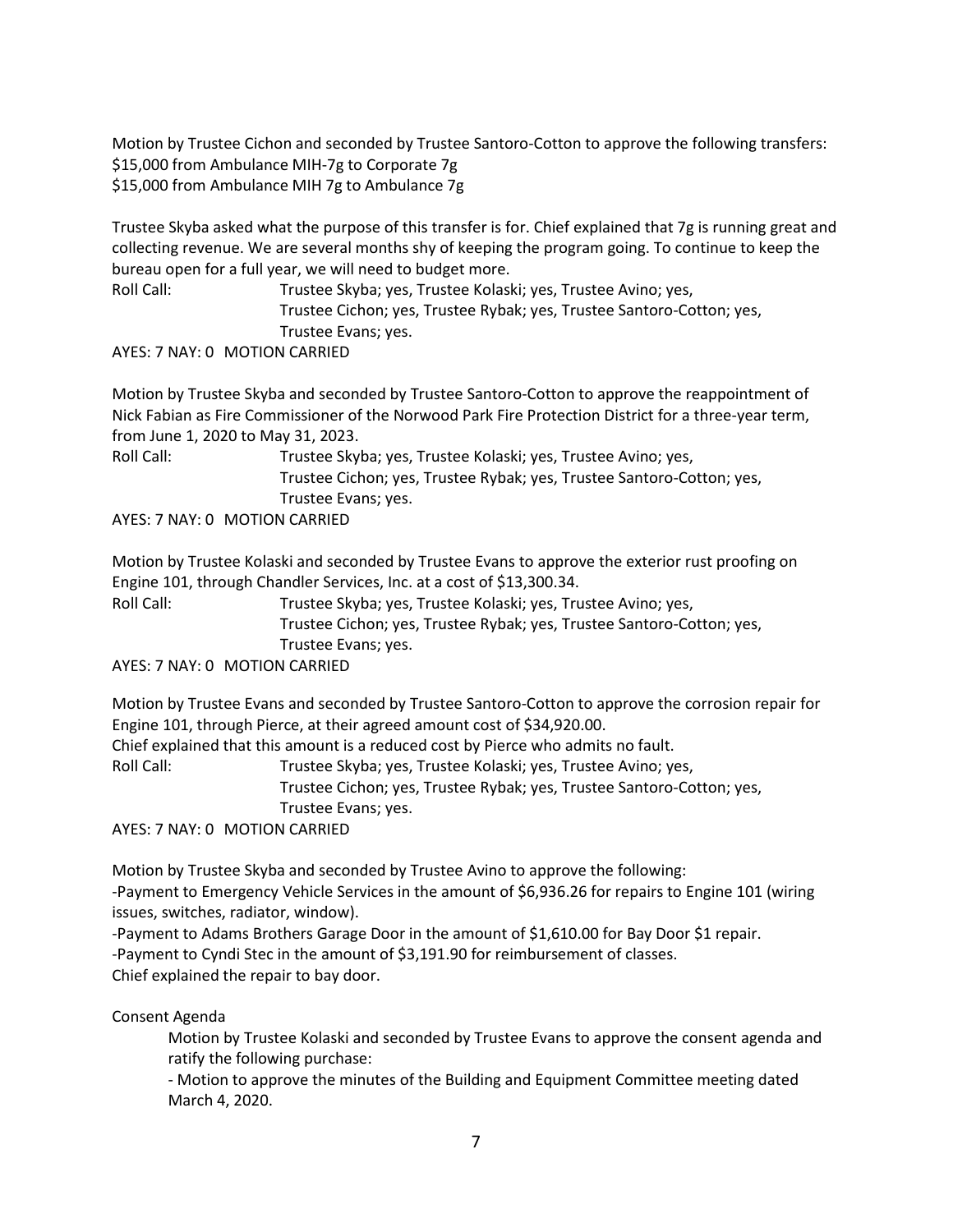- Motion to approve the minutes of the Finance Committee meeting dated April 9, 2020. -**Emergency Vehicle Service**- in the amount of \$3,592.88 for Engine 101 removal of front axle and replacement of bushings.

-**Emergency Vehicle Service**- in the amount of \$7,001.06 for Engine 101 brakes and drum, Engine 102 alternator.

-**American Express**- in the amount of \$2,551.21 for Infant/adult airway trainer, infant CPR manikins, fit test kit, thermometer, shoes, hand soap.

-**MacQueen Emergency**- in the amount of \$1,360.52 for Engine 101 tank sensor, Engine 102 valve and gauge, and Truck 104 for gauge.

-**Chase Card**- in the amount of \$2,669.56 for Truck 104 repair, legal posters, FB ad, Car seat recert, Fred Pryor, Flowers.

-**Emergency Reporting**- in the amount of \$3,732.00 for annual NIFRS and Inspection reporting. -**Emergency Vehicle Services**- in the amount of \$2,997.76 for Engine 101 tow, Engine 104 switch and pump, Command 111 outlet.

-**MABAS XX**- in the amount of \$6,000 for annual dues.

-**MacQueen Emergency**- in the amount of \$2,122.18 for Engine 102 fuel gauge and label, Truck 104 gauge and transducer, Engine 101 flange and spring.

-**NIPSTA**- in the amount of \$1,725.00 for Simon Christensen's Fire Investigator Class.

Corrections made to date and spelling on Building and Equipment Committee minutes. Chief explained what Emergency Reporting was and what Fire Investigator Class involves.

Roll Call: Trustee Skyba; yes, Trustee Kolaski; yes, Trustee Avino; yes, Trustee Cichon; yes, Trustee Rybak; yes, Trustee Santoro-Cotton; yes, Trustee Evans; yes. AYES: 7 NAY: 0 MOTION CARRIED

Chief made the board aware that retired firefighter's Robert Striedl and retired Shift Commander Robert Kubala died. Also mentioned was the passing of Donald McCormick who was a past Trustee.

Trustee Avino asked regarding processions. Chief stated that we were in communication with family and ceremonies were private for our retired firefighters. It is difficult to determine if we will have enough staff to take part of a procession and to hire back would be a cost. We would have to determine who qualifies for our equipment being involved in a procession. Discussion.

Chief mentioned that we have a CD maturing in May, he will need to know the pleasure of the board if we are going to renew or pay off loan.

Trustee Cichon stated that they will need to have a Finance Committee meeting soon and can have a recommendation to the board.

Trustee Skyba stated that he would like this to be a meeting of the whole.

Trustee Cichon states that we need to trust committees that we have in place. They meet and then report back to the board. The Finance Committee has also met with the accountant and are working through this. Things need to be navigated through committees.

Motion by Trustee Skyba and seconded by Trustee Cichon to adjourn the meeting.